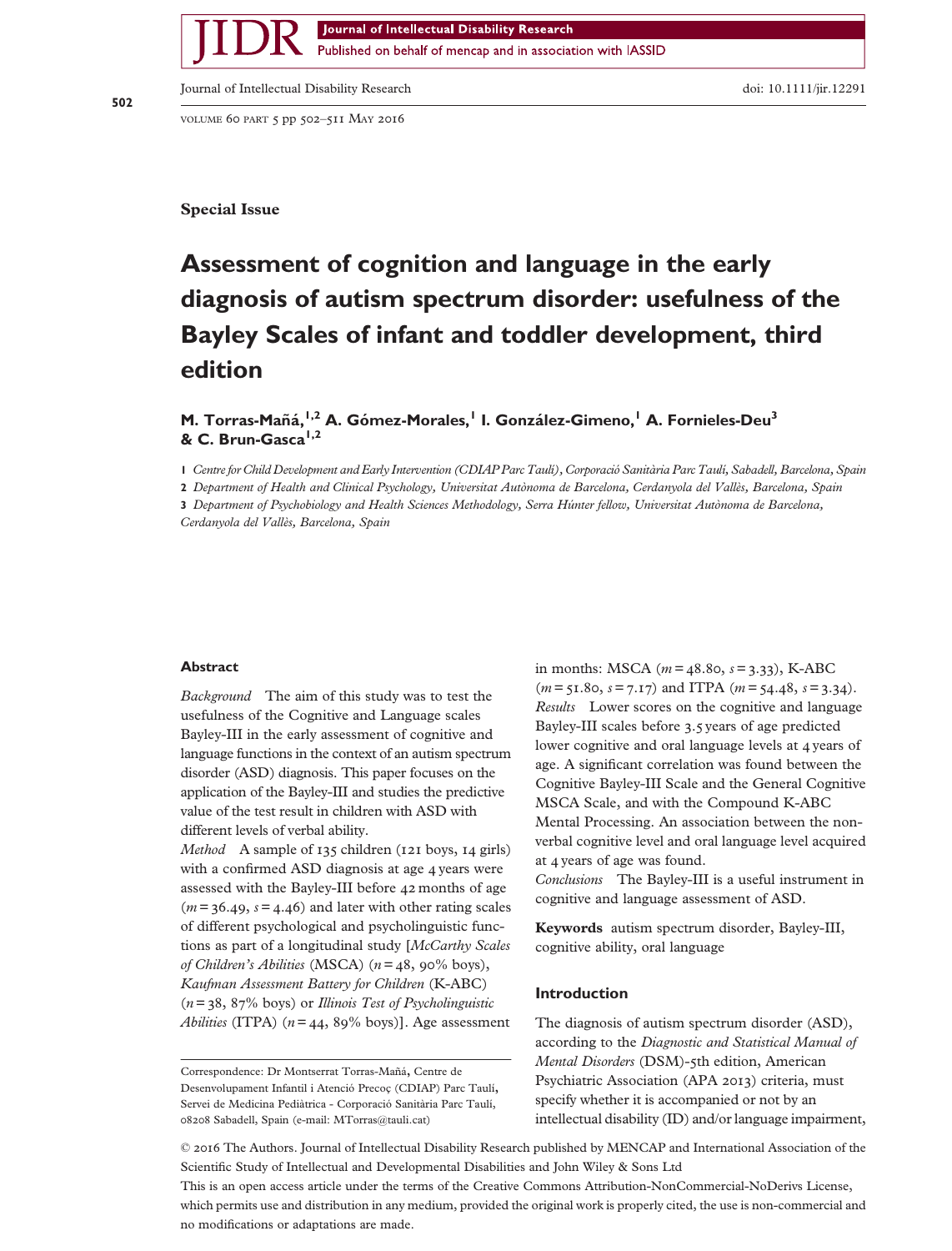if it is associated with a medical or genetic condition or a known environmental factor, and if it is associated with other neurological, mental or behavioural development disorders. This new approach offered by the DSM-5 allows for the establishment of different subtypes within ASD (Grzadzinski et al. 2013). Current studies report that the most common disorders associated with ASD are language problems (78%) and ID (49%) (Höglund Carlsson et al. 2013).

Early detection and diagnosis of ASD are important because of the implications on access to therapeutic care. When diagnosing younger children, assessment of cognitive and language ability is essential to contextualise the emerging ASD symptoms in the global profile of development, as many of the interaction problems that may arise will be influenced by a child's language level and mental age. It is believed that cognitive level and early intervention are the most significant variables effecting outcomes for children with ASD (Harris & Handleman 2000; Dawson 2008; Rogers et al. 2012).

Research on the use of the Bayley Scales in children with ASD goes back to the 1980s and has continued to the present. Previous studies on this topic have provided evidence on the stability of cognitive and linguistic parameters in autism (Freeman et al. 1985; Lord & Schopler 1989), and on the role of age at assessment, developmental level and assessment type in the stability of intelligence scores in young children with autism (Lord & Schopler 1989). The Bayley Scales of Infant Development—Third Edition (Bayley-III; Bayley 2006) included a group of children with ASD in the standardisation process of special groups. Recently, other studies (Long et al. 2011) provide information regarding the cognitive skills of young children with and without ASD using the Bayley-III. The Spanish adaptation of the Bayley-III (Bayley 2015) also includes a study with Spanish-speaking children with ASD, and the results are consistent with the USA studies.

The main contribution of the current study is to evaluate the predictive validity of the Spanish translation of the Bayley-III (Bayley 2015) among children with ASD.

### Objectives of the study

The purpose of this study was to evaluate the predictive validity and usefulness of the Bayley-III Cognitive and Language scales in the early

assessment of cognitive ability and language of Spanish infants and toddlers with a confirmed ASD diagnosis at age 4 years. This study focuses on the application of the Bayley-III and studies the predictive value of the test result in children with ASD with different levels of verbal ability.

For some analyses, individual participants were categorised by intelligence scores according to levels of cognitive scores as measured on the Bayley-III: subgroup 1: typical nonverbal cognitive level IO  $\geq 85$ and subgroup 2: nonverbal cognitive level inferior to a standard deviation below the mean score (100 points)  $IQ < 85$ . Although not all children in the second group had ID, they were considered to be at risk of presenting a more severe cognitive and language evolution than the group with typical nonverbal cognitive level. This continuous variable was dichotomised in order to ease interpretation of the Bayley-III scores. Nonverbal IQ has been identified as an important predictor of later functioning (Lord et al. 2006) and may be used as a reference to decide appropriate intervention strategies.

Individual participants were categorised by functional oral language level acquired at the age of 4 years according to the following criteria: subgroup 1: absence of language or single words and subgroup 2: phrases or fluent. These criteria are described in the DSM-5 (p. 53) as severity specifiers of language impairment and in the Application Manual of the Autism Diagnostic Observation Schedule (ADOS) (Lord et al. 2000; Lord et al. 2004). The description in the ADOS manual is used to determine the most appropriate module of the ADOS to administer. The language level acquired at the age of 4 years is not relevant when establishing different subtypes of ASD; however, the study of the predictive capacity of the Bayley-III before 42 months in relation to the communicative competence expected at 4 years of age is extremely important to understand the prognosis and to establish intervention packages adjusted to each child's needs.

In the context of the earlier text, the following objectives were proposed:

1 To study the predictive ability of the scores obtained by children with ASD on the Bayley-III Cognitive and Language scales in two developmental stages: (1) between  $24$  and  $35$  months of age and  $(2)$ between 36 and 42 months of age.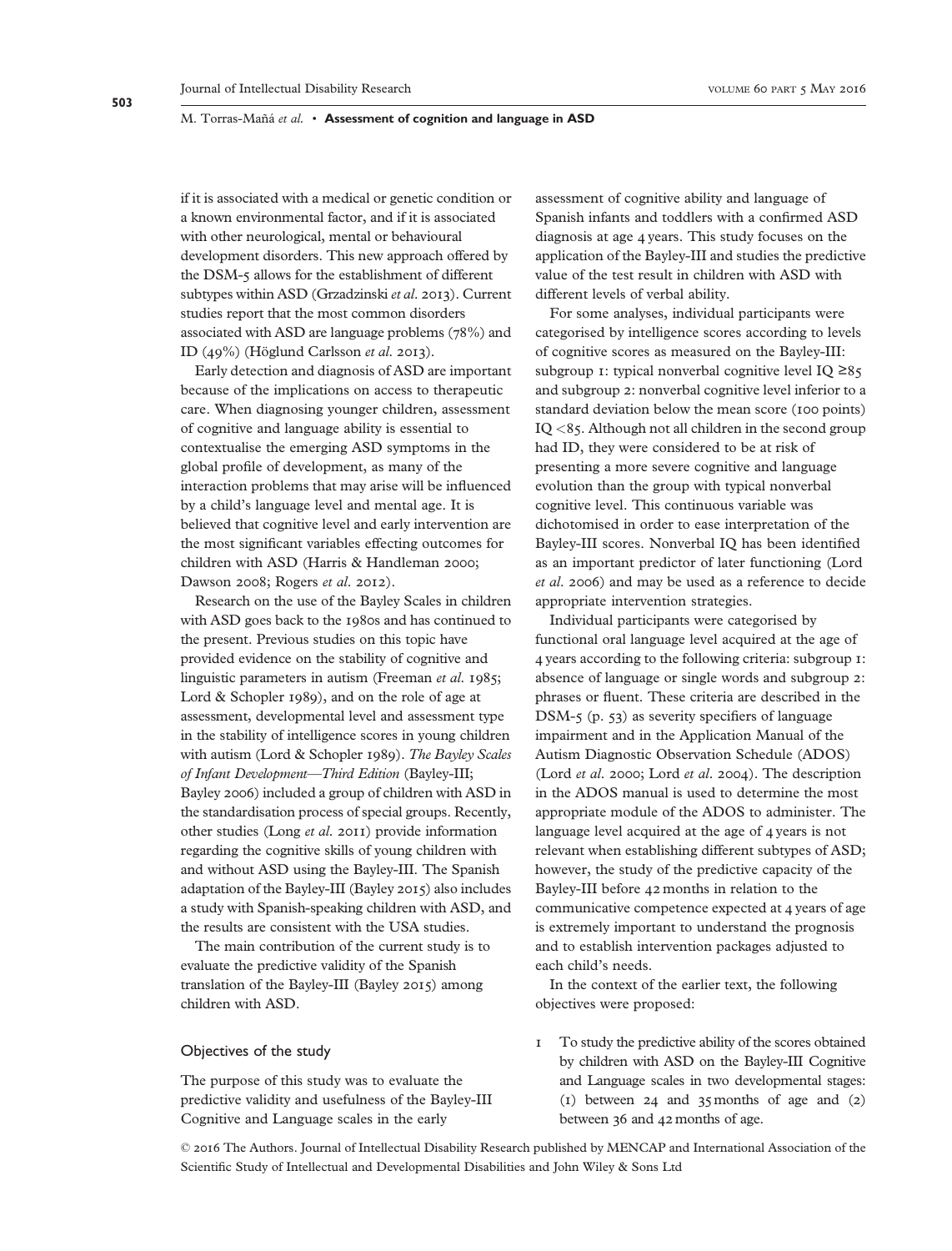- 2 To assess the predictive ability of the scores on the Bayley-III Cognitive and Language scales for children with ASD between 36 and 42 months old, in relation to specific external criteria such as subsequent performance, between 4 and 5 years of age in other scales measuring similar skills.
- 3 To assess the relationship between the nonverbal cognitive level before 3.5 years of age and functional oral language level acquired at age 4 years in children with a clinical diagnosis of ASD at this age.
- 4 To determine if there are significant differences in the scores obtained between 36 and 42 months old, in the Cognitive and Language scales of the Bayley-III, between two subgroups of children with a clinical diagnoses of ASD classified according to the following criteria: subgroup 1: typical nonverbal cognitive level  $IQ \geq 85$  and subgroup 2: nonverbal cognitive level inferior to a standard deviation below the mean score (100 points) IQ <85.
- 5 To determine whether there are significant differences in the scores obtained between 36 and 42 months old, in the Cognitive and Language scales of the Bayley-III between two subgroups of children with clinical diagnoses of ASD classified according to the functional level of oral language acquired at 4 years of age according to the following criteria: subgroup 1: absence of language or single words and subgroup 2: phrases or fluent.

#### Method

#### **Participants**

The sample consisted of a total of 135 children (121 boys, 14 girls). The sample represents children with a confirmed diagnosis of ASD at age 4 according to DSM-5 criteria, who were referred to the Centre for Child Development and Early Intervention (CDIAP) Corporació Sanitària Parc Taulí before 3.5 years of age for consultation regarding their development. All children had their first diagnostic appointment at CDIAP between January 2008 and December 2013. Participants were born between January 2006 and May 2010. The proportion of children in this study represents 0.7% of children born in the same period

in the reference area of CDIAP (4375 births per year), according to the Institut d'Estadística de Catalunya (Idescat 2012), which covers a geographical area of 11 municipalities in Vallès Occidental (Barcelona). Twenty children with suspected diagnoses of ASD, whose diagnoses were not yet confirmed, and three children who could not be assessed with the Bayley-III at any tracking appointment because of the severity of their ID were not included in the study. Eleven children did not continue with the study (five because of a change of address and six because they stopped attending the appointments).

The inclusion criteria were as follows: a minimum of 12 months of follow-up and consensus between a neurologist and a clinical psychologist regarding the clinical diagnosis of ASD. In this study, children with other associated disorders such as ID, language disorder, attention deficit disorder/hyperactivity and possible biological, psychological or social risk factors were included. Children were excluded if they had a motor disorder and/or a sensory deficit because these difficulties might have interfered with performance on the tests that required manipulative ability and visual– auditory perceptive capacity.

Children in the sample were classified according to their cognitive nonverbal level and their oral language level acquired at 4 years of age. Regarding the cognitive level, children were classified into two subgroups according to their cognitive level obtained before 3.5 years of age measured by the Cognitive Bayley-III Scale, subgroup 1: typical nonverbal cognitive level IQ ≥85 ( $n = 92$ , 88% boys) and subgroup 2: nonverbal cognitive level below the standard deviation to the mean score (100 points) IQ  $< 85$  ( $n = 43$ , 91% boys).

Regarding the level of oral language acquired at age 4 years, children were classified into four subgroups according to the criteria of the DSM-5 (APA 2013) and the ADOS (Lord et al. 2000; Lord et al. 2004). Subgroup 1: no words ( $n = 8$ , 88% boys), children with absence of language. Subgroup 2: single words  $(n = 40, 87\%)$  boys), children with inconsistent use of language without sentence construction. Subgroup 3: phrases ( $n = 68$ , 88% boys), children with language phrases, defined as three non-repetitive word expressions, which sometimes would include a verb and which are combinations of the child's own words, spontaneous and with a meaning. Subgroup 4: fluent  $(n = 19, 100\%$  boys), children with expressive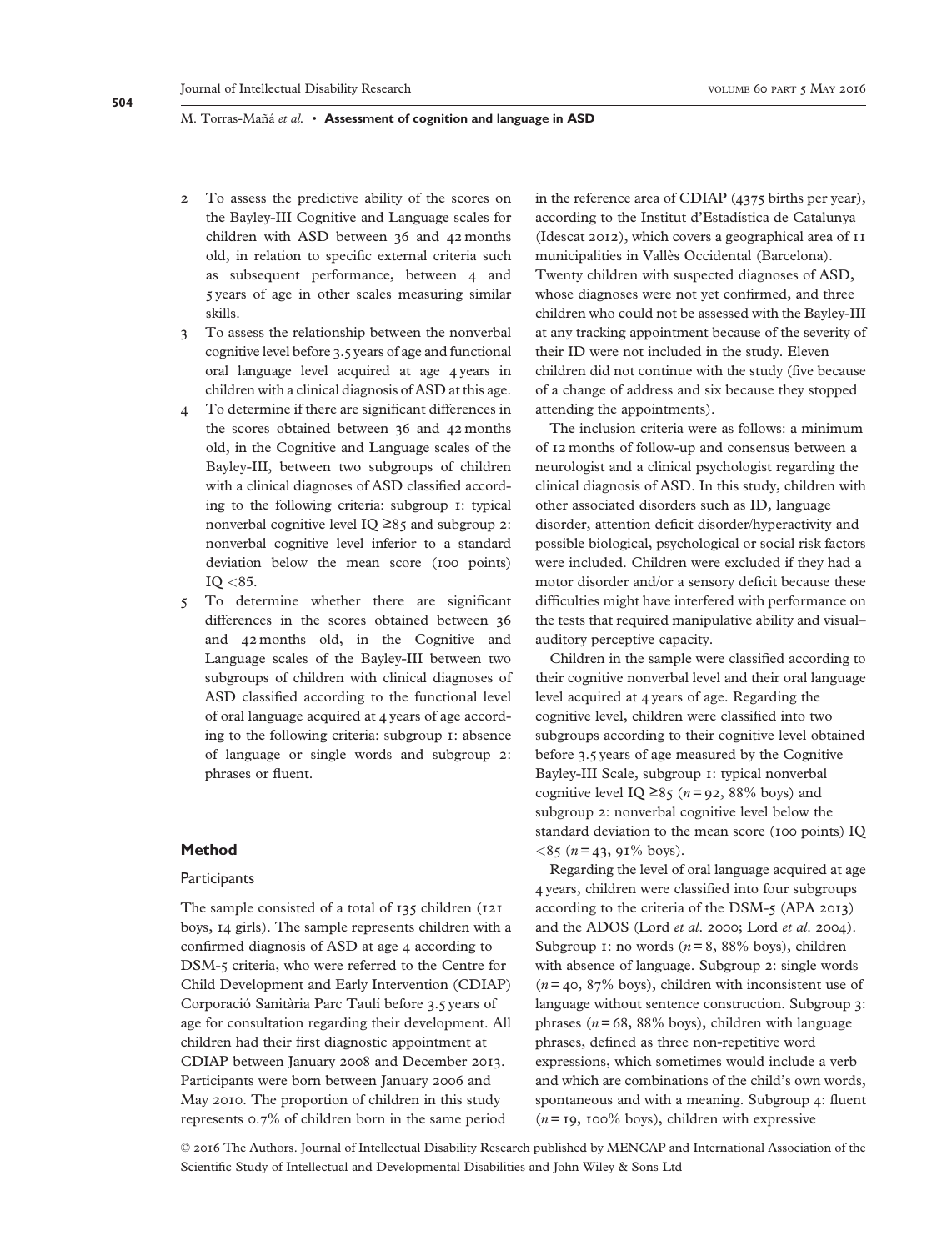language of a typical 4-year-old producing a wide range of types of sentences and grammatical structures, using language to convey information about situations outside the immediate context and producing some logical connections within sentences despite some grammatical errors.

The sample for this study was part of a larger study to validate the Spanish adaptation of the Bayley-III Scales that 'Pearson Education, SA' leased to the 'Fundació Parc Taulí', which was published in 2015.

The study was approved by the Ethics Committee for Scientific Research from the 'Fundació Parc Taulí'.

#### **Instruments**

Bayley Scales of Infant and Toddler Development (Bayley-III; Bayley 2006) are intended to assess the developmental functioning of infants and children between 1 and 42 months. They consist of five scales: Cognitive (Cog), Language (Lang) [including the Receptive (RC) and Expressive (EC) communication subtests], Motor (including the Fine and Gross Motor subtests), Socio-emotional and Adaptive Behaviour. The composite scores are normalised with a mean score of 100 and a standard deviation of 15. The subtest scores are normalised with a mean score of 10 and a standard deviation of 3. The English language version (Bayley 2006) has reported reliability coefficients of: 0.91 (Cog), 0.93 (Lang), 0.87 (RC) and 0.91 (EC). The reliability coefficients for special groups are as follows: 0.96 (Cog), 0.95 (RC) and 0.96 (EC). In this study, the Spanish adaptation of the Bayley-III Scales was used (Bayley 2015).

McCarthy Scales of Children's Abilities (MSCA; McCarthy 2006) are a battery of tasks organised into six scales: Verbal (VS), Perceptual-Performance (P-PS), Quantitative (QS), General Cognitive (GCS), Memory (MS) and Motor (MS). They evaluate the skills profile of children between 2.5 and 8.5 years of age. The GCS score is normalised with a mean score of 100 and a standard deviation of 15. The VS, P-PS, QS and MS scores are normalised with a mean score of 50 and a standard deviation of 10. The Spanish adaptation was used in this study and the reliability coefficient is 0.94 for the GCS.

Kaufman Assessment Battery for Children (K-ABC; Kaufman & Kaufman 2005) provides a measurement of intelligence and knowledge. The battery measures the degree of skill in two domains of information processing (sequential-simultaneous) on a Sequential Processing Scale and a Simultaneous Processing Scale. The two scales form a Mental Processing Scale Composite (MPC). It also has an Achievement Scale (ACH) and Nonverbal Scale (NV). Application range: from 2.5 to 12.5 years of age. The MPC, ACH and NV scores are normalised with a mean score of 100 and a standard deviation of 15. The Spanish adaptation was used in this study, and its reliability coefficients are 0.93 (MPC) and 0.93 (ACH).

Illinois Test of Psycholinguistic Abilities (ITPA; Kirk et al. 2004) evaluates the psycholinguistic functions involved in the communication process. It distinguishes between psycholinguistic skills when information flows through the auditory-vocal channel or through the visual-motor channel. It also distinguishes between the representational level and the automatic level of the psycholinguistic functions. Ages of application range: from 3 to 10 years of age. All the typical scores are normalised with a mean score of 36 and a standard deviation of 6. The Spanish adaptation was used in this study and its reliability coefficients values are higher than 0.90 for the 30% of the evaluated indexes for all age ranges. The Receptive Communication and Grammatical Closure indexes are the ones with greater reliability.

#### Procedure

All children who were evaluated had received a clinical diagnosis of ASD, based on the DSM-5 criteria (APA 2013). Diagnostic processes and tests used by clinicians follow the 'Guía de buena práctica para el diagnóstico de los trastornos del espectro autista (Best practice Guidelines for the diagnosis of ASD)' (Díez-Cuervo et al. 2005).

A complete clinical history was obtained from the parents or guardian of each participant. The clinical history included information regarding personal and family medical information, neurodevelopmental history and specific ASD symptomatology.

The process of diagnosis and therapeutic monitoring in CDIAP for children with a suspected ASD diagnosis consisted of a periodic evaluation (every 6 months) by a neurologist and a clinical psychologist specialising in neurodevelopment, and during treatment sessions that occurred between one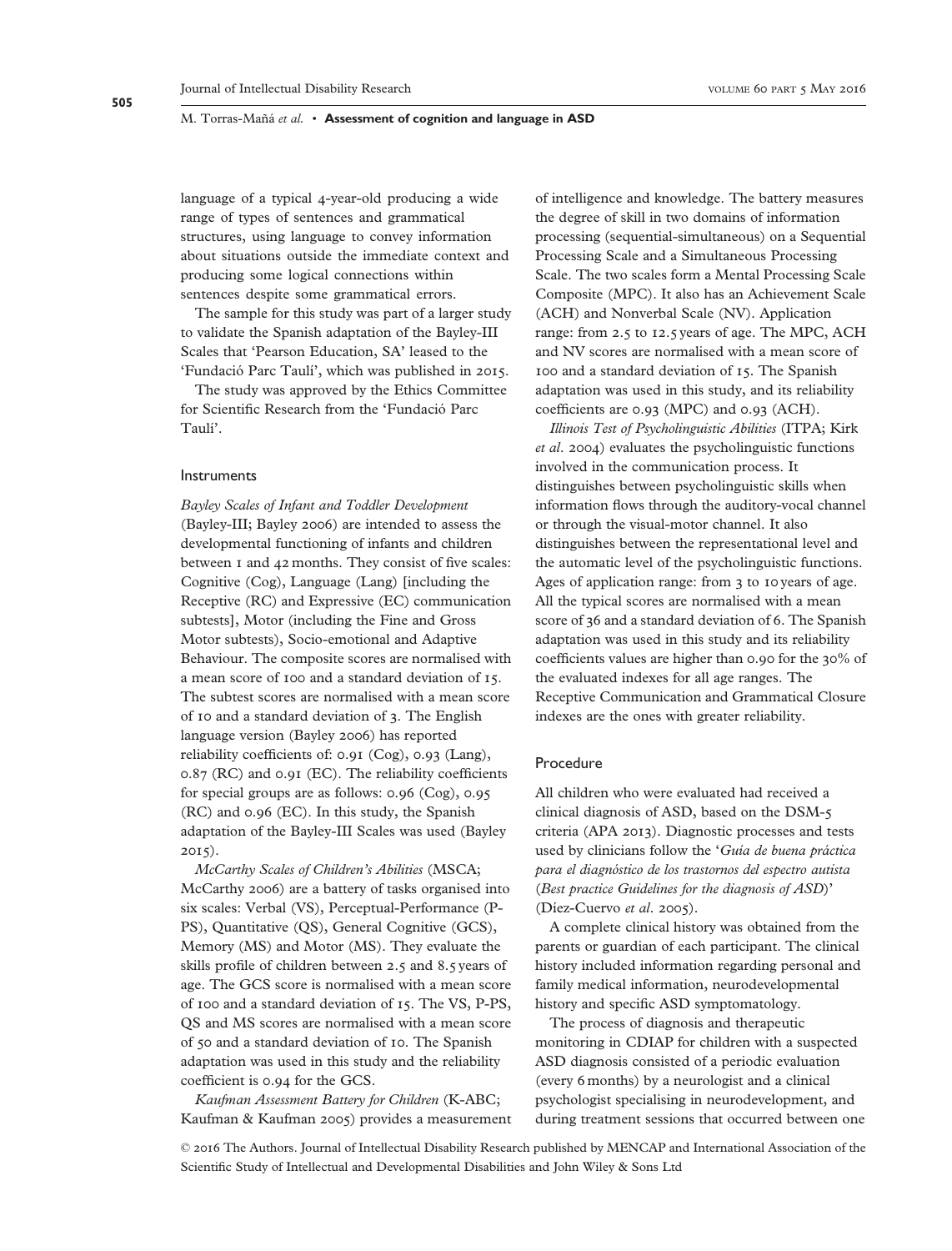and three times a week, depending on the needs of the child and the family. The psychological evaluation procedure included a psychometric assessment. Before the age of 3.5 years, the Cognitive and Language scales of Bayley-III were used. Subsequently, from 4 to 4.5 years of age the MSCA and/or K-ABC were used, and after  $\alpha$ , s vears of age the ITPA was used. The study used scores from assessments performed as part of an ongoing clinical service, so tests were not randomly assigned to participants in the follow-up assessment. Children were given the most chronologically age-appropriate test on which they could receive a basal score. This constraint limits the interpretation of the results because chronological age, cognitive level (and therefore, severity of delay) and choice of tests are not independent factors.

The children were classified into three groups based on the ages at which the Bayley-III scales were administered: group 1: evaluated between 36 and 42 months old ( $n = 105, 76\%$ ); group 2: evaluated only between 24 and 35 months old  $(n = 30, 22\%)$ ; and group 3: evaluated two times with Bayley-III, the first evaluation between 24 and 35 months and next between 36 and 42 months old  $(n = 58, 42\%)$ . Each evaluation had a minimum period of 6 months between one assessment and the next. Subsequently, of the 105 participants evaluated with Bayley-III between 36 and 42 months, they were reevaluated with one or various of the following instruments: (1) MSCA ( $n = 48$ , 90% boys), age assessment in months,  $m = 48.8$ o,  $s = 3.33$ ; (2) K-ABC ( $n = 38, 87\%$ boys), age assessment in months,  $m = 51.80$ ,  $s = 7.17$ ; or (3) ITPA ( $n = 44$ , 89% boys), age assessment in months,  $m = 54.48$ ,  $s = 3.34$ . 44 participants (31%) could not be assessed with MSCA, K-ABC or ITPA because of a lack of understanding of the tasks required.

The clinical diagnosis of ASD was agreed by a psychologist and a neurologist from the same diagnosis team with access to the complete clinical history of the participants. This was done according to DSM-5 criteria and supplemented with the ADOS (Lord et al. 2000; Lord et al. 2004) in complex cases  $(n=41, 30\%)$ . All tests were administered by a team of six psychologists who specialised in psychodiagnosis in early childhood. All psychologists were certified to administer the ADOS and share clinical and technical criteria. The Bayley-III

(Cognitive and Language scales), K-ABC, MSCA and ITPA were administered in two sessions. By distributing the test between two sessions, the children's ability to participate in the neuropsychological assessments was increased. The sessions were separated by a maximum of a two weeks.

#### Data analysis

SPSS.20 (Chicago, IL, USA) was used to (1) obtain general descriptive statistics; (2) compare means between ASD groups; and (3) obtain Pearson's correlations and simple linear regressions between the results obtained through Bayley-III and those obtained through the MSCA, K-ABC and ITPA. The equation that describes this relation is shown with the regression. The continuous variables of the Bayley-III cognitive scores were dichotomised to favour a more interpretative approach, although less analytical. Chi square was used to analyse this dichotomised variable.

#### **Results**

In relation to the first objective, a simple linear regression was calculated for scores obtained on the Cognitive and Language Bayley-III scales to predict scores at 36-42 months based on scores obtained between 24 and 35 months. The hypothesis that scores on the Cognitive and Language scales are positively related was also tested. Values for the Cognitive Scale,  $R^2 = 0.54$  ( $y = 0.74 \times -25.21$ ), and Language Scale,  $R^2 = 0.62$  ( $y = 0.79 \times -22.87$ ), indicated that more than half of the variability in scores between 36 and 42 months of age was explained by the obtained scores between 24 and 35 months.

With regard to the second objective, a good predictive capacity was found for the Bayley-III Cognitive and Language scales in relation to other scales that measure similar skills. The results of the linear regression showed a significant correlation between the Bayley-III Cognitive Scale and the MSCA's General Cognitive Scale  $[R^2 = 0.494]$  $(y=1.22\times -23.82)$ ] and the K-ABC's MPC Scale  $[R^2 = 0.431 \ (y = 1.56 \times -47.45)].$  A significant correlation between the Bayley-III Language Scale and the MSCA's Verbal Scale  $(r=0.709)$ , the K-ABC's Achievement Scale  $(r=0.850)$  and all of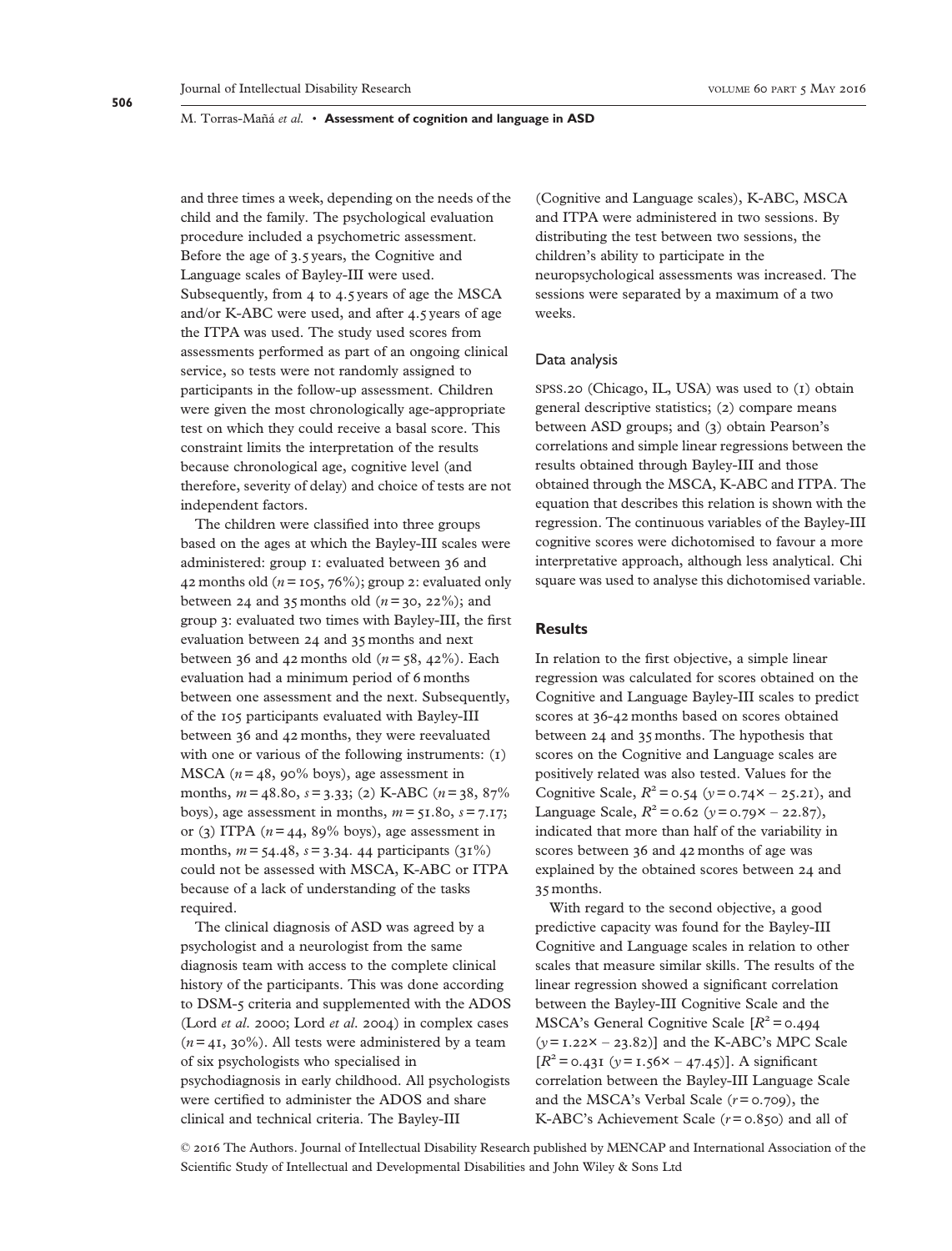Table I Correlations between the Bayley-III before 3.5 years old and MSCA at 4-4.5 years old

#### Autism spectrum disorder  $(n = 48)$

| <b>Composite/subtest</b> |           | <b>Correlation Bayley-III/MSCA and mean scores MSCA</b><br>$(\mu = 50, \sigma = 10)$ EGC $(\mu = 100, \sigma = 15)$ | Bayley-III ( $\mu$ = 10, $\sigma$ = 3)<br>$(\mu = 100, \sigma = 15)$ |            |           |       |           |
|--------------------------|-----------|---------------------------------------------------------------------------------------------------------------------|----------------------------------------------------------------------|------------|-----------|-------|-----------|
|                          | VS        | <b>P-PS</b>                                                                                                         | <b>QS</b>                                                            | <b>GCS</b> | <b>MS</b> | Mean  | <b>SD</b> |
| Cog                      | $0.582**$ | $0.549**$                                                                                                           | $0.635**$                                                            | $0.703**$  | $0.544**$ | 89.90 | 8.38      |
| Lang                     | $0.709**$ | $0.441**$                                                                                                           | $0.513**$                                                            | $0.661**$  | $0.527**$ | 85.44 | 14.08     |
| <b>RC</b>                | $0.592**$ | $0.502**$                                                                                                           | $0.506**$                                                            | $0.649**$  | $0.507**$ | 7.63  | 2.56      |
| EC                       | $0.660**$ | $0.308*$                                                                                                            | $0.443**$                                                            | $0.574**$  | $0.483**$ | 7.33  | 2.57      |
| Mean MSCA                | 39.92     | 47.97                                                                                                               | 43.25                                                                | 87.05      | 42.12     |       |           |
| SD                       | 10.52     | 8.49                                                                                                                | 11.34                                                                | 14.48      | 9.18      |       |           |

\*Significance < 0.05,

\*\*Significance < 0.01.

Cog, Cognitive; Lang, Language Composite; RC, Receptive Communication; EC, Expressive Communication; VS, Verbal Scale; P-PS, Perceptual-Performance Scale; QS, Quantitative Scale; MS, Memory Scale; GCS, General Cognitive Scale (VS + P-PS + QS); SD, standard deviation.

Auditory-Vocal subtests of the ITPA Channel: Auditory Reception  $(r=0.526)$ , Auditory Association  $(r=0.666)$ , Verbal Expression  $(r=0.528)$ , Grammatical Closure  $(r = 0.675)$  and Auditory Sequential Memory  $(r = 0.538)$  was also obtained (Tables 1–3).

The third aim was to assess the relationship between the variables nonverbal cognitive level and functional level of oral language acquired at 4 years of age. The results of the chi-squared test  $(\chi^2)_{(2)} = 40.49$ ,  $P < 0.001$ ) show that both variables are related (Fig. 1).

Table 2 Correlations between the Bayley-III before 3.5 years old and K-ABC at 4-4.5 years old

| Autism spectrum disorder $(n=38)$ |           |                                                                                     |                                                                     |            |           |       |           |  |  |  |
|-----------------------------------|-----------|-------------------------------------------------------------------------------------|---------------------------------------------------------------------|------------|-----------|-------|-----------|--|--|--|
| <b>Composite/subtest</b>          |           | Correlation Bayley-III/K-ABC and mean<br>scores K-ABC ( $\mu$ = 100, $\sigma$ = 15) | Bayley-III( $\mu$ = 10, $\sigma$ = 3)<br>$(\mu = 100, \sigma = 15)$ |            |           |       |           |  |  |  |
|                                   | Sequ. Pr  | Simul. Pr                                                                           | <b>MPC</b>                                                          | <b>ACH</b> | <b>NV</b> | Mean  | <b>SD</b> |  |  |  |
| Cog                               | $0.391*$  | $0.643**$                                                                           | $0.656**$                                                           | $0.727**$  | $0.578**$ | 88.68 | 6.54      |  |  |  |
| Lang                              | $0.515**$ | $0.539**$                                                                           | $0.662**$                                                           | $0.850**$  | $0.679**$ | 85.33 | 13.51     |  |  |  |
| <b>RC</b>                         | $0.541**$ | $0.574**$                                                                           | $0.711**$                                                           | $0.852**$  | $0.516**$ | 7.55  | 2.67      |  |  |  |
| EC.                               | $0.438**$ | $0.377*$                                                                            | $0.504**$                                                           | $0.759**$  | $0.561**$ | 7.10  | 2.29      |  |  |  |
| Mean K-ABC                        | 87.24     | 98.37                                                                               | 91.41                                                               | 90.46      | 93.26     |       |           |  |  |  |
| SD                                | 16.11     | 14.40                                                                               | 14.85                                                               | 14.32      | 13.73     |       |           |  |  |  |

\*Significance < 0.05,

\*\*Significance < 0.01.

Cog, Cognitive; Lang, Language Composite; RC, Receptive Communication; EC, Expressive Communication; Sequ. Pr, Sequential Processing; Simul. Pr, Simultaneous Processing; MPC, Mental Processing Composite; ACH, Achievement; NV, Nonverbal; SD, standard deviation.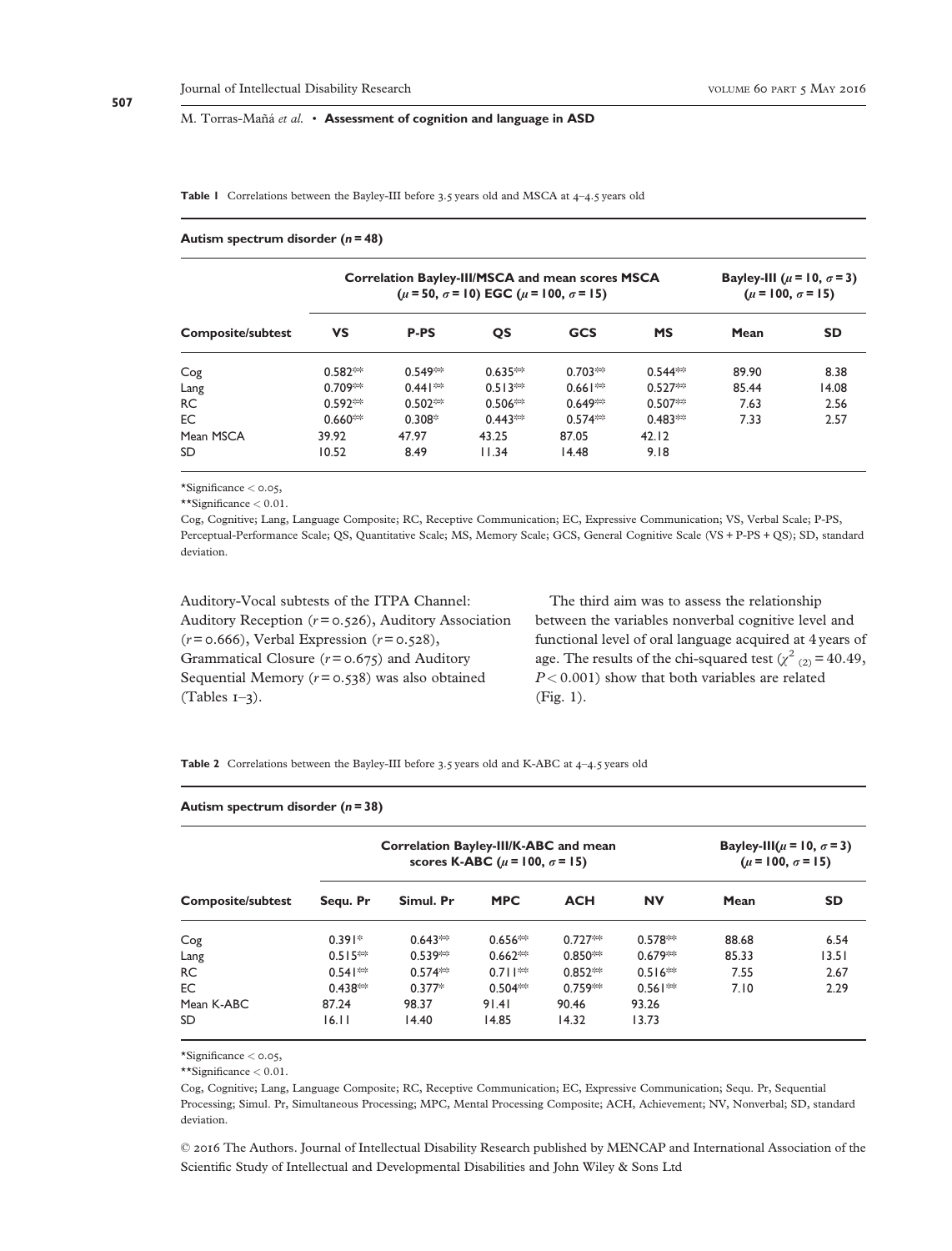Table 3 Correlations between the Bayley-III before 3.5 years old and auditory-vocal channel ITPA at 4.5 years old

#### Autism spectrum disorder  $(n = 44)$

| Composite/<br>subtest |           | Correlation Bayley-III/ITPA and mean<br>scores ITPA ( $\mu$ = 36, $\sigma$ = 6) | Bayley-III ( $\mu$ = 10, $\sigma$ = 3)<br>$(\mu = 100, \sigma = 15)$ |           |                        |       |           |
|-----------------------|-----------|---------------------------------------------------------------------------------|----------------------------------------------------------------------|-----------|------------------------|-------|-----------|
|                       |           | <b>Representational level</b>                                                   |                                                                      |           | <b>Automatic level</b> |       |           |
|                       | <b>AR</b> | AA                                                                              | <b>VE</b>                                                            | <b>GC</b> | <b>ASM</b>             | Mean  | <b>SD</b> |
| Cog                   | $0.410**$ | $0.574**$                                                                       | 0.269                                                                | $0.510**$ | $0.637**$              | 89.20 | 7.39      |
| Lang                  | $0.526**$ | $0.666**$                                                                       | $0.528**$                                                            | $0.675**$ | $0.538**$              | 84.26 | 13.75     |
| <b>RC</b>             | $0.570**$ | .685 <sup>≉≉</sup>                                                              | $0.436*$                                                             | $0.610**$ | $0.461**$              | 7.42  | 2.40      |
| EC                    | $0.416**$ | $0.542**$                                                                       | $0.498*$                                                             | $0.668**$ | $0.508**$              | 7.08  | 2.61      |
| Mean ITPA             | 29.79     | 31.49                                                                           | 30.59                                                                | 30.47     | 32.50                  |       |           |
| <b>SD</b>             | 4.80      | 5.52                                                                            | 7.00                                                                 | 5.47      | 5.64                   |       |           |

\*Significance < 0.05,

\*\*Significance  $< 0.01$ .

Cog, Cognitive; Lang, Language Composite; RC, Receptive Communication; EC, Expressive Communication; AR, Auditory Reception; AA, Auditory Association; VE, Verbal Expression; GC, Grammatical Closure; ASM, Auditory Sequential Memory; SD, standard deviation.

Regarding the fourth objective, as expected, the results show that the subgroup of children with typical nonverbal cognitive ability scored significantly higher on both the Cognitive Scale  $(m = 91.69, s = 6.43)$ [95% CI (10.48, 16.11)] and on the Bayley-III Language Scale ( $m = 89.03$ ,  $s = 11.72$ ) [95% CI (17.72, 28.59)], relative to the scores obtained by the subgroup of children with nonverbal cognitive level below the SD of the mean, who obtained lower scores on both scales: Cognitive Scale ( $m = 78.39$ ,  $s = 7.12$ ) and Language Scale ( $m = 65.44$ ,  $s = 11.36$ ). The results of the comparison of mean scores obtained by these two ASD subgroups show that these discrepancies are higher in the Language Scale (23.16-point scale) than in the Cognitive Scale (13.30 point scale), each with a significance of  $P < 0.001$ .

Finally, with respect to the fifth objective, the data show that the subgroup of children with ASD who had acquired a level of functional oral language of 'phrases or fluent' at age 4 years scored significantly higher on both the Cognitive Scale  $(m = 91.21,$  $s = 6.99$ ) [95% CI (7.25, 13.46)] and the Bayley-III Language Scale ( $m = 88.19$ ,  $s = 12.35$ ), [95% CI (9.16, 27.47)], compared with those in the subgroup of



Figure I Level of oral Language acquired at age 4 according to nonverbal cognitive level.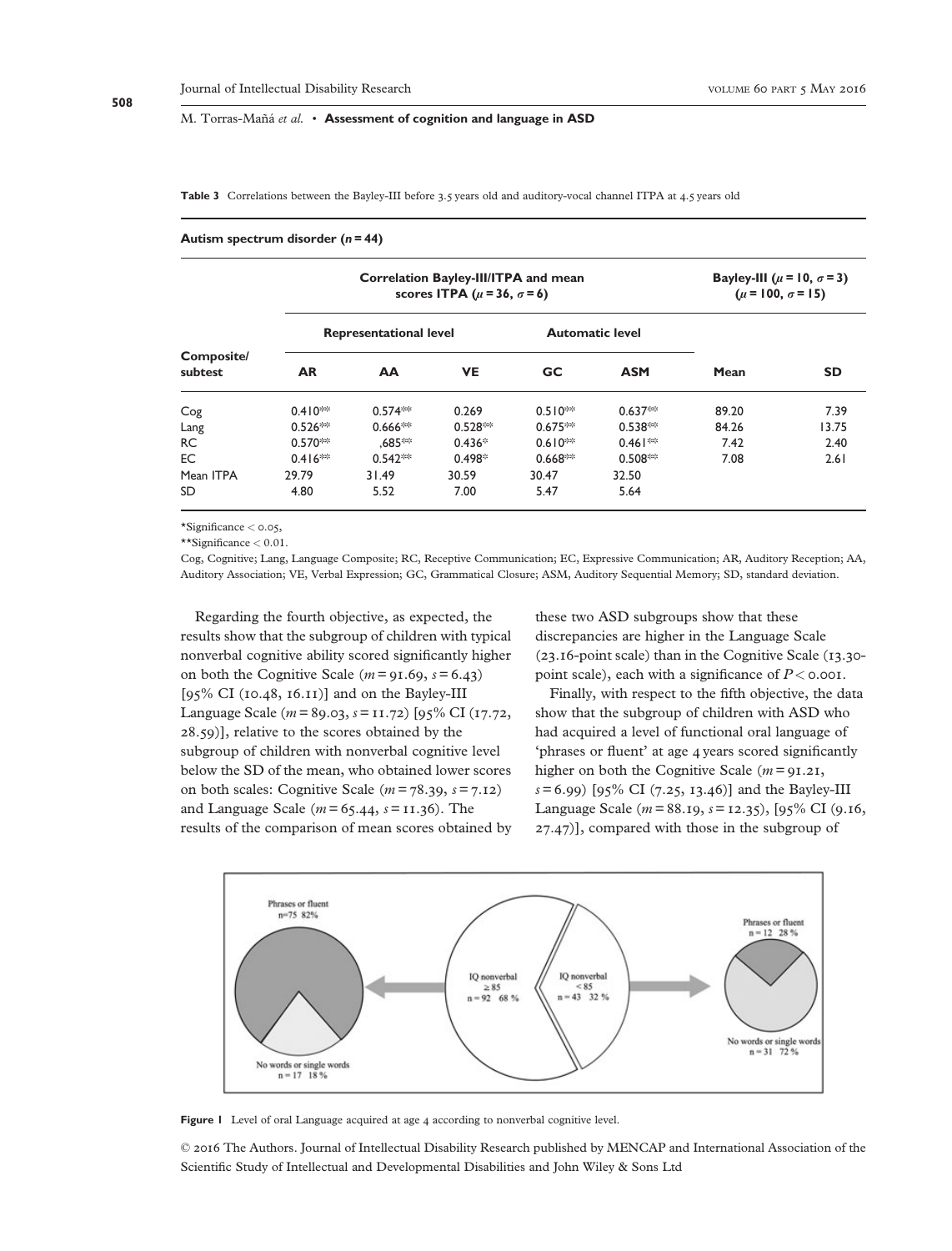children with language level 'no words or single words,' who received lower scores on both scales: Cognitive Scale ( $m = 80.85$ ,  $s = 8.61$ ) and Language Scale ( $m = 66.40$ ,  $s = 12.63$ ). The results of the comparison of mean scores obtained by these two ASD subgroups show significant differences in all subtests and Bayley-III composite. Discrepancies between the scores of the two subgroups are higher in the Language Scale (21.78-point scale) than in the Cognitive Scale (10.35-point scale), all with significance <0.001.

The differences between the results obtained in the Cognitive Scale and the Language Scale for each of the groups studied were also calculated. Looking at the ability profile of each of the subgroups studied, less severe ASD subgroups have a more homogeneous profile with no significant differences between yields on the Cognitive Scale and the Language Scale: (1) phrases or fluent = 2.52-pointscale and  $(2)$  average nonverbal cognitive level = 3.03point-scale. However, the most severe ASD subgroups present a non-harmonic profile with significant differences between yields on the Cognitive Scale and the Language Scale: (1) no words or single words = 13.96-point scale and (2) nonverbal cognitive level at an SD below the mean = 12.70-pont scale (Table 4).

### Discussion and conclusions

The results of this longitudinal study show that the Bayley-III Spanish translation (Bayley 2015) is a very useful instrument in psychometric assessment of cognition and language of children with ASD before

42 months of age. These results align with other studies using the English language version (Bayley 2006; Long et al. 2011), that reported that the language scores were more significantly delayed than cognitive skills for children with ASD.

Our results indicate that between 36 and 42 months of age, the Bayley-III detected significant deficits in the Language Scale in the two subgroups of children with ASD and that this was associated with a worse prognosis, including profiles of nonverbal cognitive ability at an SD below the mean  $(m = 65.44, s = 11.36)$ and/or presenting a level of oral language at 4 years of age characterised by no words or of single words  $(m = 66.40, s = 12.63)$ . These results align with those of other studies that provide evidence that communication scores at 3 years of age were a stronger predictor of language at age 5 for children with autism (Thurm et al. 2007).

Although results from the Bayley-III were applied between 36 and 42 months of age to provide greater consistency in the interpretation of data, analyses that show the good predictive ability of the Bayley-III between 24 and 35 months have also been presented, in relation to subsequent reevaluations between 36 and 42 months. The stability in the early and later Bayley-III scores supports the reliability of the measure over time.

Likewise, the results of the application of the Bayley-III between 36 and 42 months with children with typical nonverbal cognitive level IQ  $\geq$ 85 have proved useful as predictors of the results subsequently obtained with other scales measuring cognitive skills such as the MSCA and K-ABC. The analyses of the cognitive development profiles obtained from the

Table 4 Differences in scores between the Bayley-III's Cognitive Scale and Language Scale before age 3.5 years

|                           |             |       |           |       |           |       | 95% CI |       |      |            |
|---------------------------|-------------|-------|-----------|-------|-----------|-------|--------|-------|------|------------|
|                           | $\mathbf n$ | Cog   | <b>SD</b> | Lang  | <b>SD</b> | DIF.  | LL     | UL    | t    | <b>Sig</b> |
| Less severe ADS subgroups |             |       |           |       |           |       |        |       |      |            |
| $IO$ nonverbal $\geq 85$  | 62          | 91.85 | 6.15      | 88.79 | 12.12     | 3.03  | 0.69   | 5.43  | 2.59 | 0.012      |
| Phrases or fluent         | 62          | 90.89 | 6.98      | 88.37 | 12.34     | 2.52  | 0.32   | 4.71  | 2.29 | 0.025      |
| Most severe ADS subgroups |             |       |           |       |           |       |        |       |      |            |
| $IO$ nonverbal $< 85$     | 27          | 78.15 | 7.61      | 65.44 | 11.36     | 12.70 | 8.98   | 16.42 | 7.02 | $<$ 0.001  |
| No words or single words  | 27          | 80.37 | 9.39      | 66.41 | 12.63     | 13.96 | 10.22  | 17.70 | 7.63 | $<$ 0.001  |

Cog, Cognitive; Lang, Language Composite; SD, standard deviation; LL, lower limit; UL, upper limit.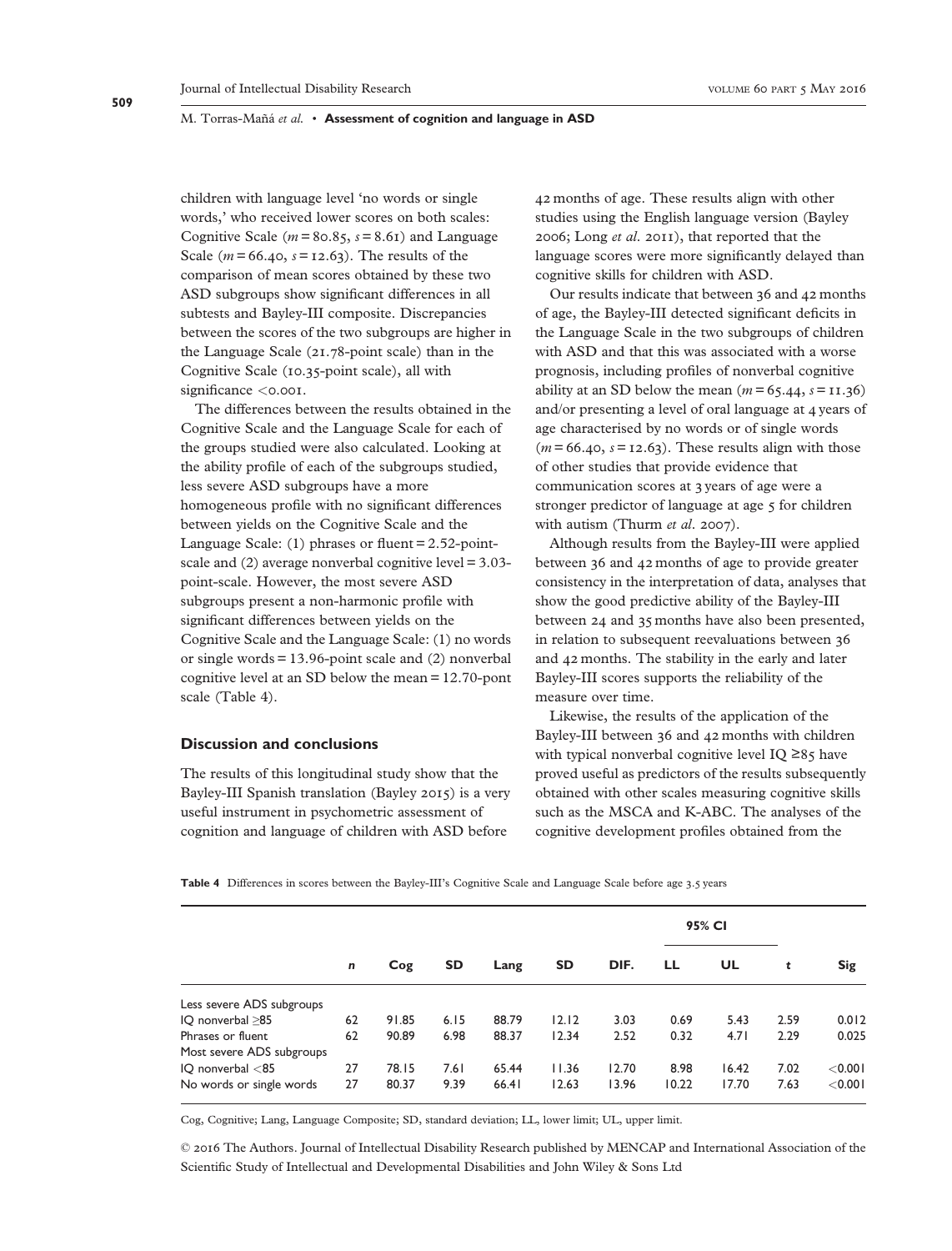MSCA at 4.5 years ( $n = 48$ ) show a tendency for the perceptual-performance organisational capabilities to remain within the typical range  $(n = 44, 92\%)$ , while difficulties persist in verbal areas, quantitative areas, and memory associated with language. Among the 48 children assessed with MSCA, only 60%  $(n=29)$ sustained an IQ ≥85 on the GCS. Moreover, among the 38 children assessed with KABC (an instrument designed to put minimal demands on oral language),  $87\%$  ( $n = 33$ ) sustained an IO ≥85 on the MPC,  $[63\% (n=24)$  on the Sequential Processing Scale and  $95\%$  ( $n = 36$ ) on the Simultaneous Processing Scale].

Our findings show that nonverbal cognitive level and level of oral language acquired at age 4 years are closely related. At 4 years of age, no child with ASD and nonverbal cognitive SD ability below the mean acquired a fluent level of speech, 72% remained without words or at a single-word level. However, no child with ASD and typical nonverbal cognitive ability remained without oral language at 4 years; 82% acquired a level of phrases or were fluent.

Although our study shows the relationship between cognitive level and language level, we should be cautious in the interpretation of the results of the Cognitive Bayley-III Scale when predicting the level of language that a child can acquire in the future. On one hand, a small number of children with ASD that have a good nonverbal cognitive level can show a severe associated language disorder leading to a lower language level than expected. On the other hand, the children in the study received intervention that might have attenuated the observed associations.

#### Limitations

One limitation of the study is that the percentage of boys ( $n = 121$ , 89.6%) is higher than the percentage of girls  $(n = 14, 10.4\%)$ , which means the results correspond more closely to the developmental profile of boys. The large discrepancy suggests that girls probably have more subtle symptoms at an early age that may go unnoticed and not trigger a referral for a consultation in a specialised center before 42 months of age.

This study refers to the symptoms of ASD, but the analysis of the severity of ASD symptoms was not taken into account.

Another limitation of this study is that it analyses the correlation between the time points but not the changes in the scores. More systematic hypotheses or a more thorough evaluation of reliability and validity is needed to assess whether the scores tend to increase, decrease or stay the same. Finally, co-occurring conditions with ASD were not included or analysed in this study.

#### Conclusions and future directions

This study shows that lower scores on the Cognitive and Language Bayley-III scales before 3.5 years of age predicted lower cognitive and oral language levels at 4 years of age. A significant correlation between the Cognitive Bayley-III Scale and the General Cognitive MSCA Scale, and with the Compound K-ABC Mental Processing was found. We conclude that Bayley-III is a useful instrument in cognitive and language assessment of ASD.

Further research is needed to define and analyse different developmental trajectories of ASD, the cooccurring conditions, the severity of ASD symptoms and their etiological correlation. A detailed clinical diagnosis of children with ASD from infancy could contribute to further advancements in the understanding of various symptomatic expressions of ASD and also the development, treatment and prevention of ASD.

#### **References**

- American Psychiatric Association (2013) Diagnostic and Statistical Manual of Mental Disorders, 5<sup>th</sup> edn; DSM-5. American Psychological Association, Washington, DC.
- Bayley N. (2006) Bayley-III: Bayley Scales of Infant and Toddler Development, Third edn. Pearson, San Antonio, TX.
- Bayley N. (2015) Spanish Adaptation of the Bayley Scales of Infant and Toddler Development, Third edn. Pearson Educación S.A, Madrid.
- Dawson G. (2008) Early behavioral intervention, brain plasticity, and the prevention of autism spectrum disorder. Development and Psychopathology 20, 775–803.
- Díez-Cuervo A., Muñoz-Yunta J., Fuentes-Biggi J., Canal-Bedia R., Idiazábal-Aletxa M., Ferrari-Arroyo M. et al. (2005) Guía de buena práctica para el diagnóstico de los trastornos del espectro autista [Best practice Guidelines for the diagnosis of autistic spectrum disorders]. Rev Neurol 41, 299–310.